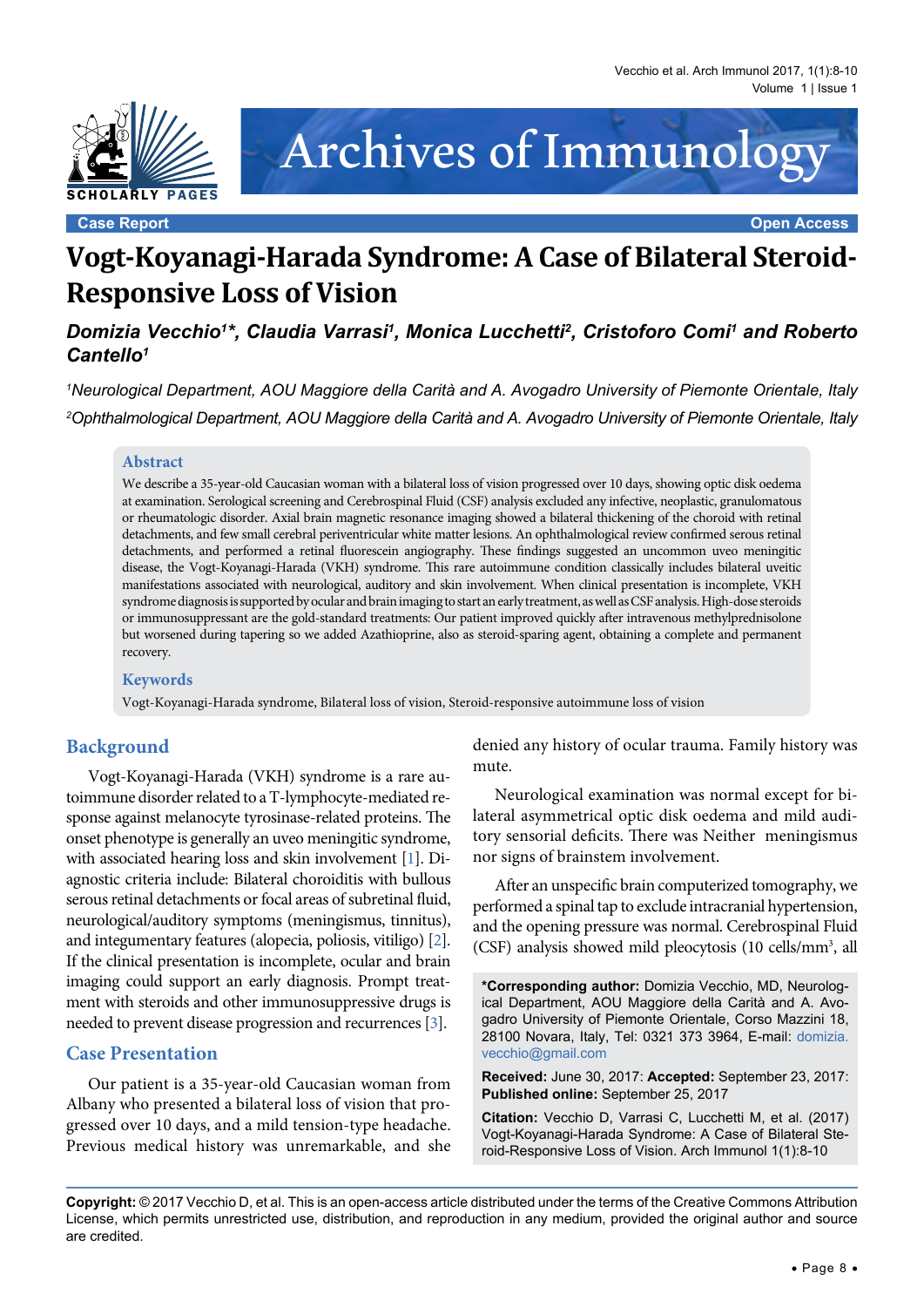

<span id="page-1-0"></span>Ĩ

**Citation:** Vecchio D, Varrasi C, Lucchetti M, et al. (2017) Vogt-Koyanagi-Harada Syndrome: A Case of Bilateral Steroid-Responsive Loss of Vision. Arch Immunol 1(1):8-10



**Figure 1:** Axial T1 and T2-sequences brain MR imaging showed a bilateral thickening of the choroid, and few small periventricular white matter lesions with no contrast-enhancement.

<span id="page-1-1"></span>

lymphocytes), normal proteins, and no oligoclonal bands. CSF cytopathology and infective work-up for herpetic virus were negative. Blood tests were unremarkable, except for the erythrocyte sedimentation rate elevated to 20 mm/ hr. We tested for: Tuberculosis (quantiferon was negative), Lyme disease, syphilis, human immunodeficiency virus, lymphoproliferative disorders (normal blood cytofluorometry), Sarcoidosis (serum angiotensin-converting enzyme), Lupus erythematous (antinuclear antibody), and Wegener's granulomatosis [\(antineutrophil cytoplasmic antibod](http://www.rightdiagnosis.com/test/antibody_tests.htm)[ies\)](http://www.rightdiagnosis.com/test/antibody_tests.htm). Chest x-ray was normal (excluding signs of sarcoidosis too), and the patient denied any history of mucosal ulceration (suggestive for Behcet's disease).

Since we were first suspecting for a neurological disorder, brain Magnetic Resonance (MR) imaging was performed and the axial T2 and T1-sequences showed a bilateral thickening of the choroid, and few small periventricular white matter lesions with no contrast-enhancement [\(Figure](#page-1-0)  [1\)](#page-1-0). We then asked an ophthalmological review confirming

bilateral serous retinal detachments (not clearly seen at first bed-examination funduscopy, and slit lamp eye exam was not performed at admission), and the Optical Coherence Tomography (OCT) evidenced areas of subretinal fluid. B-scan ultrasonography was not performed. These findings suggested a granulomatous panuveitis, and, subsequently, our patient underwent a retinal fluorescein angiography showing bilateral serous retinal detachments too [\(Figure 2\)](#page-1-1). The clinical history, CSF pleocytosis, the brain MR imaging, and the ocular findings (including OCT and retinal angiography) were suggestive for VKH syndrome. We started intravenous methylprednisolone 1 g daily for 5 days, and our patient completely recovered both the vision and the hearing loss. We tapered with oral prednisolone, but, at 20 mg daily two months later, she complained again of blurred vision. We then rose up steroids to 50 mg, and started Azathioprine up to 150 mg daily: The patient recovered completely after one month. Subsequently we progressively stopped steroids with no